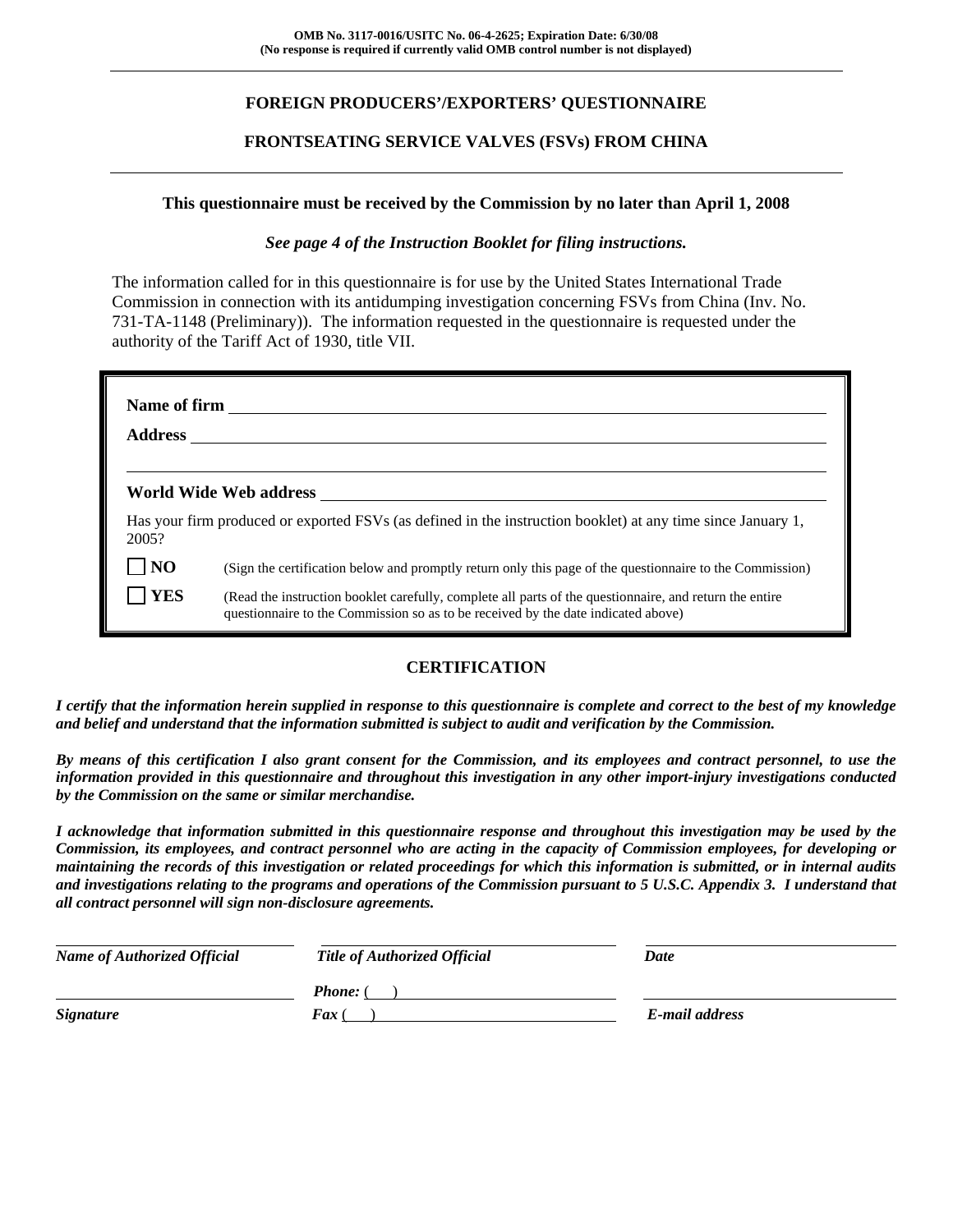# **PART I.—GENERAL INFORMATION**

 $\overline{a}$ 

 $\overline{a}$ 

 $\overline{a}$ 

The questions in this questionnaire have been reviewed with market participants to ensure that issues of concern are adequately addressed and that data requests are sufficient, meaningful, and as limited as possible. Public reporting burden for this questionnaire is estimated to average 20 hours per response, including the time for reviewing instructions, searching existing data sources, gathering the data needed, and completing and reviewing the questionnaire. Send comments regarding the accuracy of this burden estimate or any other aspect of this collection of information, including suggestions for reducing the burden, to the Office of Investigations, U.S. International Trade Commission, 500 E Street, SW, Washington, DC 20436.

I-1a. Please report below the actual number of hours required and the cost to your firm of preparing the reply to this questionnaire and completing the form.

hours dollars

- I-1b. We are interested in any comments you may have for improving this questionnaire in general or the clarity of specific questions. Please attach such comments to your response or send them to the above address.
- I-2. Provide the name and address of establishment(s) covered by this questionnaire (see page 3 of the instruction booklet for reporting guidelines). If your firm is publicly traded, please specify the stock exchange and trading symbol.

I-3. Please provide the names, street addresses (not P.O. boxes), contacts, telephone numbers, and email addresses of the **FIVE** largest U.S. importers of your firm's FSVs in 2007.

| No.          | Importer's name | <b>Contact person</b> | <b>E-mail address</b> | Area<br>code and<br>telephone<br>number | Share of<br>your 2007<br>exports<br>(%) |
|--------------|-----------------|-----------------------|-----------------------|-----------------------------------------|-----------------------------------------|
| 1            |                 |                       |                       |                                         |                                         |
| $\mathbf{2}$ |                 |                       |                       |                                         |                                         |
| 3            |                 |                       |                       |                                         |                                         |
| 4            |                 |                       |                       |                                         |                                         |
| 5            |                 |                       |                       |                                         |                                         |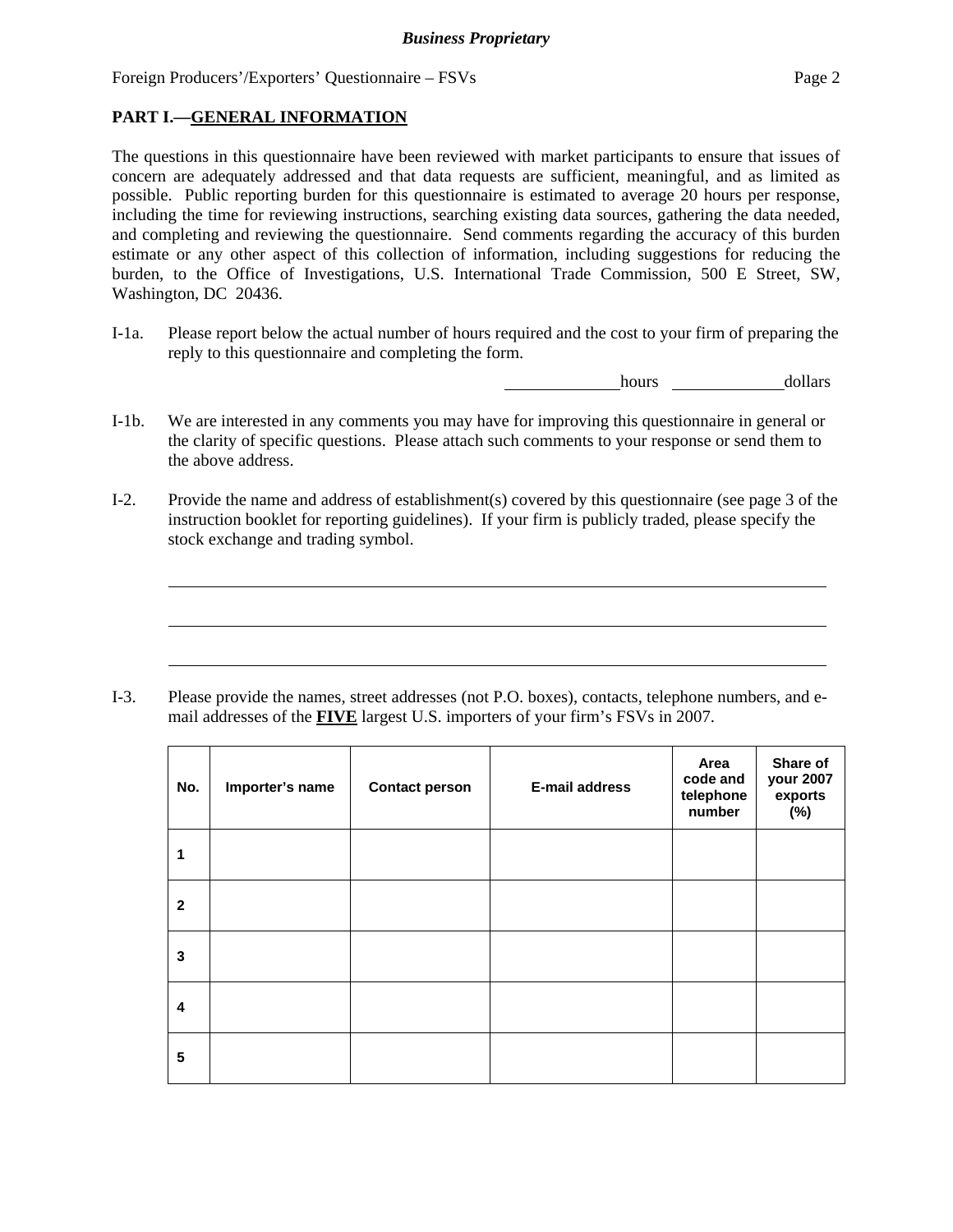l

 $\overline{a}$ 

 $\overline{a}$ 

 $\overline{a}$ 

 $\overline{a}$ 

 $\overline{a}$ 

## **PART I.--GENERAL INFORMATION***--Continued*

- I-4. Does your firm or any related firm produce, have the capability to produce, or have any plans to produce FSVs in the United States or other countries?  $\Box$  No  $\Box$  Yes--Please name the firm(s) and country(ies) below and, if U.S. producer(s), ensure that they complete the Commission's producer questionnaire (contact Dana Lofgren, Investigator, 202-205-3185 or dana.lofgren@usitc.gov, for copies of that questionnaire).
- I-5. Does your firm or any related firm import or have any plans to import FSVs into the United States?
	- $\Box$  No  $\Box$  Yes--Please name the firm(s) below and ensure that they complete the Commission's importer questionnaire (contact Dana Lofgren, Investigator, 202-205-3185, dana.lofgren@usitc.gov, for copies of that questionnaire).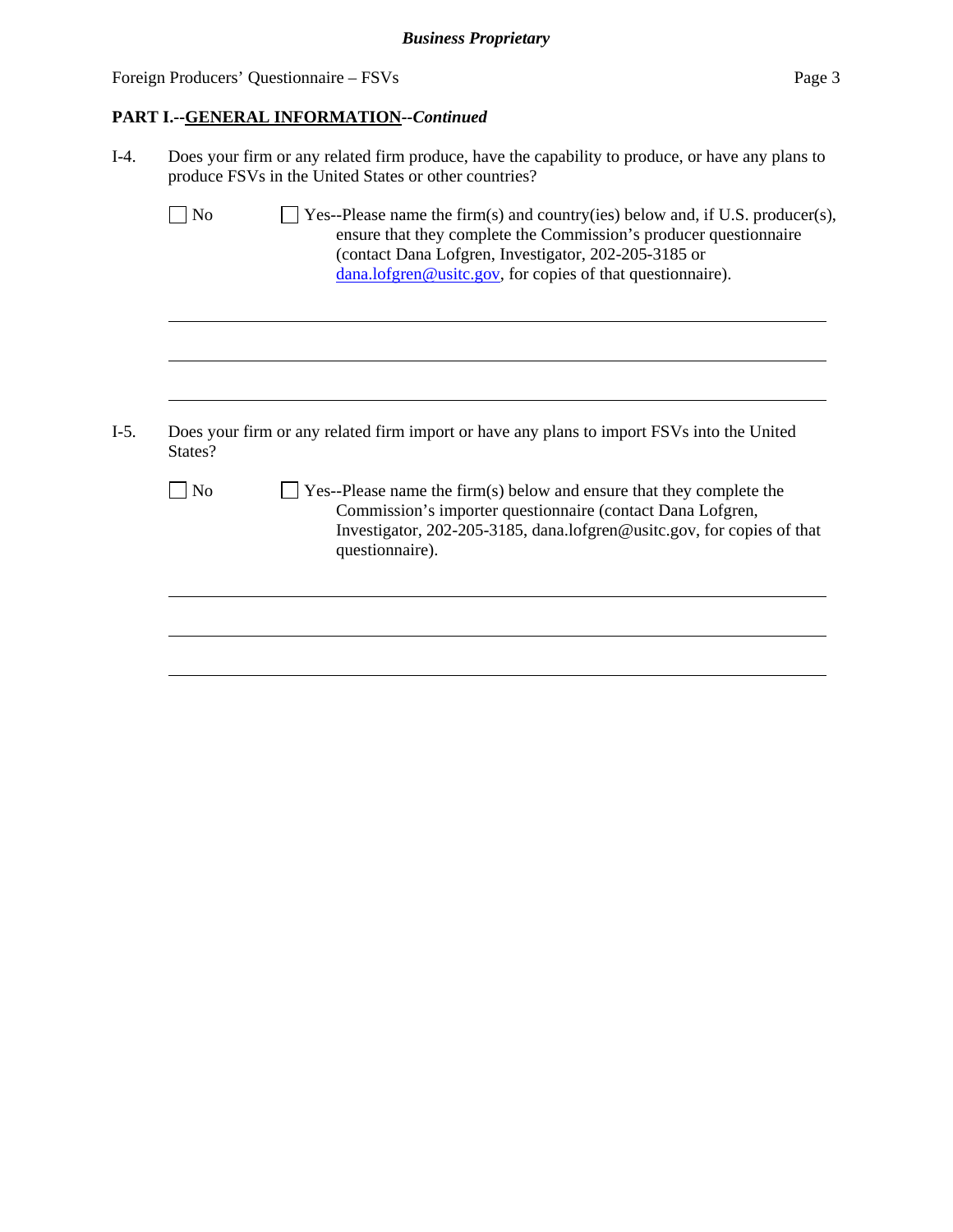l

l

# **PART II.--TRADE AND RELATED INFORMATION**

| $II-1.$ | Does your firm have any plans to add, expand, curtail, or shut down production capacity and/or<br>production of FSVs in China?                                                                                                                                                                                                                                       |  |  |  |  |  |
|---------|----------------------------------------------------------------------------------------------------------------------------------------------------------------------------------------------------------------------------------------------------------------------------------------------------------------------------------------------------------------------|--|--|--|--|--|
|         | $\Box$ No<br>Yes--Please describe those plans, including planned dates and capacity/<br>production quantities involved, and the reason(s) for such change(s). If<br>the plans are to add or expand capacity or production, list (in descending<br>order of importance) the markets (countries) to which such additional<br>capacity or production would be directed. |  |  |  |  |  |
|         |                                                                                                                                                                                                                                                                                                                                                                      |  |  |  |  |  |
| $II-2.$ | What percentage of your firm's total sales in its most recent fiscal year was represented by sales<br>of FSVs?                                                                                                                                                                                                                                                       |  |  |  |  |  |
|         | Percent                                                                                                                                                                                                                                                                                                                                                              |  |  |  |  |  |
| $II-3.$ | Does your firm produce products other than FSVs on the same equipment and machinery used in<br>the production of FSVs?                                                                                                                                                                                                                                               |  |  |  |  |  |
|         | Yes--List the following information.<br>$\Box$ No                                                                                                                                                                                                                                                                                                                    |  |  |  |  |  |
|         | Basis for allocation of capacity data (e.g., sales): ____________________________                                                                                                                                                                                                                                                                                    |  |  |  |  |  |
|         | Products produced on same equipment and share of total production in 2007 (in percent):                                                                                                                                                                                                                                                                              |  |  |  |  |  |
|         | Product<br>Percent                                                                                                                                                                                                                                                                                                                                                   |  |  |  |  |  |
|         | frontseating service valves                                                                                                                                                                                                                                                                                                                                          |  |  |  |  |  |
|         |                                                                                                                                                                                                                                                                                                                                                                      |  |  |  |  |  |
|         |                                                                                                                                                                                                                                                                                                                                                                      |  |  |  |  |  |

 $\overline{\phantom{a}}$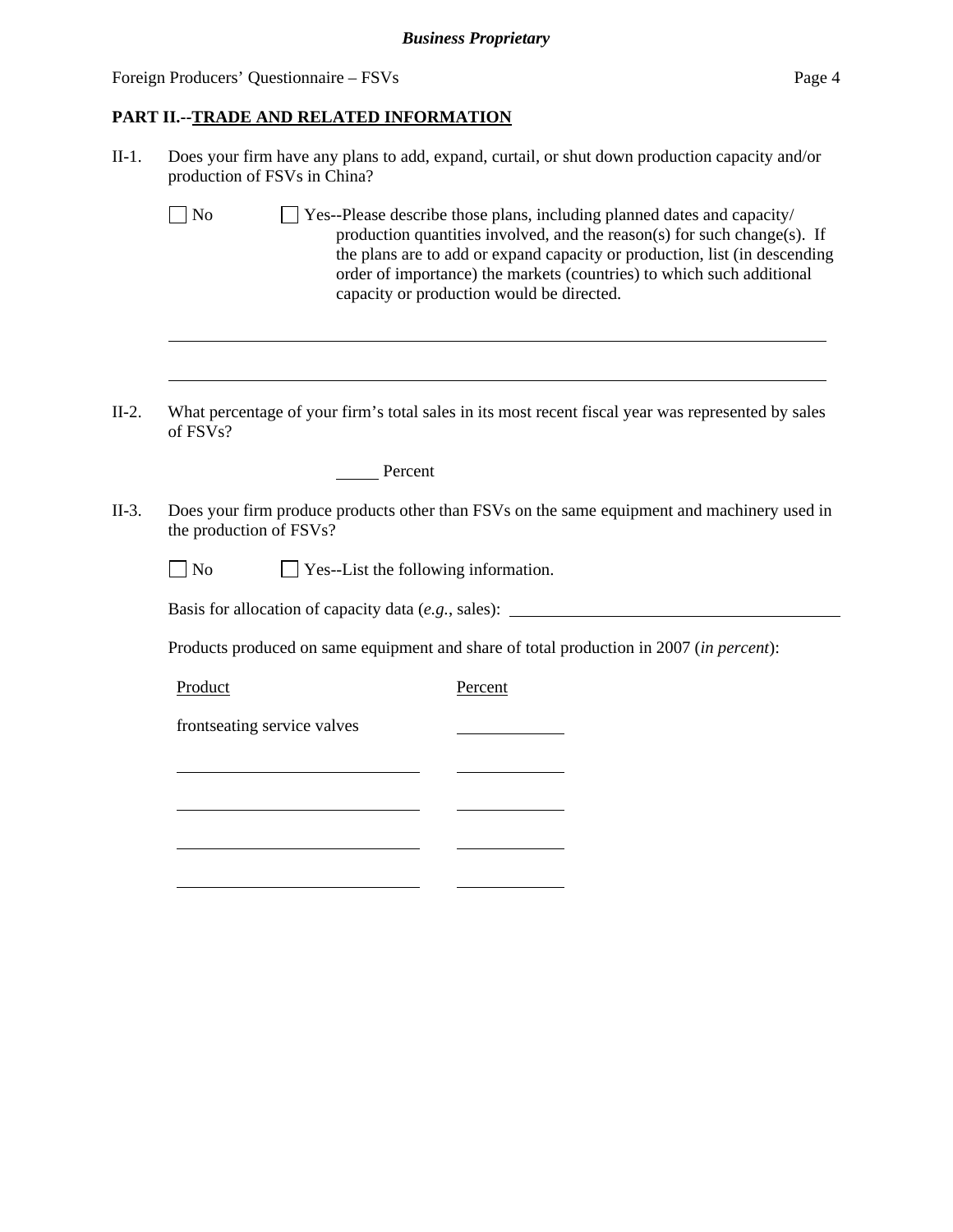l

| $\Box$ No         |                                             | below.             | $\Box$ Yes--Report the quantity (in 1,000 units) of such end-of-period inventories                                                   |             |  |
|-------------------|---------------------------------------------|--------------------|--------------------------------------------------------------------------------------------------------------------------------------|-------------|--|
| 2005              |                                             | 2006               | 2007                                                                                                                                 |             |  |
|                   | Does your firm sell FSVs over the internet? |                    |                                                                                                                                      |             |  |
| $\Box$ No         |                                             |                    | Yes--Please describe, noting the estimated percentage of your firm's total<br>sales of FSVs in 2007 accounted for by internet sales. |             |  |
|                   |                                             |                    |                                                                                                                                      |             |  |
|                   |                                             |                    |                                                                                                                                      |             |  |
|                   |                                             |                    |                                                                                                                                      |             |  |
|                   |                                             |                    |                                                                                                                                      |             |  |
|                   |                                             |                    |                                                                                                                                      |             |  |
| member countries? |                                             |                    | Are the FSVs exported by your firm subject to antidumping findings or remedies in any WTO-                                           |             |  |
| No                |                                             | findings/remedies. | Yes--List the products(s), countries affected, and the date of such                                                                  |             |  |
|                   | Product(s)                                  |                    | <b>Country</b>                                                                                                                       | <b>Date</b> |  |
|                   |                                             |                    |                                                                                                                                      |             |  |
|                   |                                             |                    |                                                                                                                                      |             |  |
|                   |                                             |                    |                                                                                                                                      |             |  |